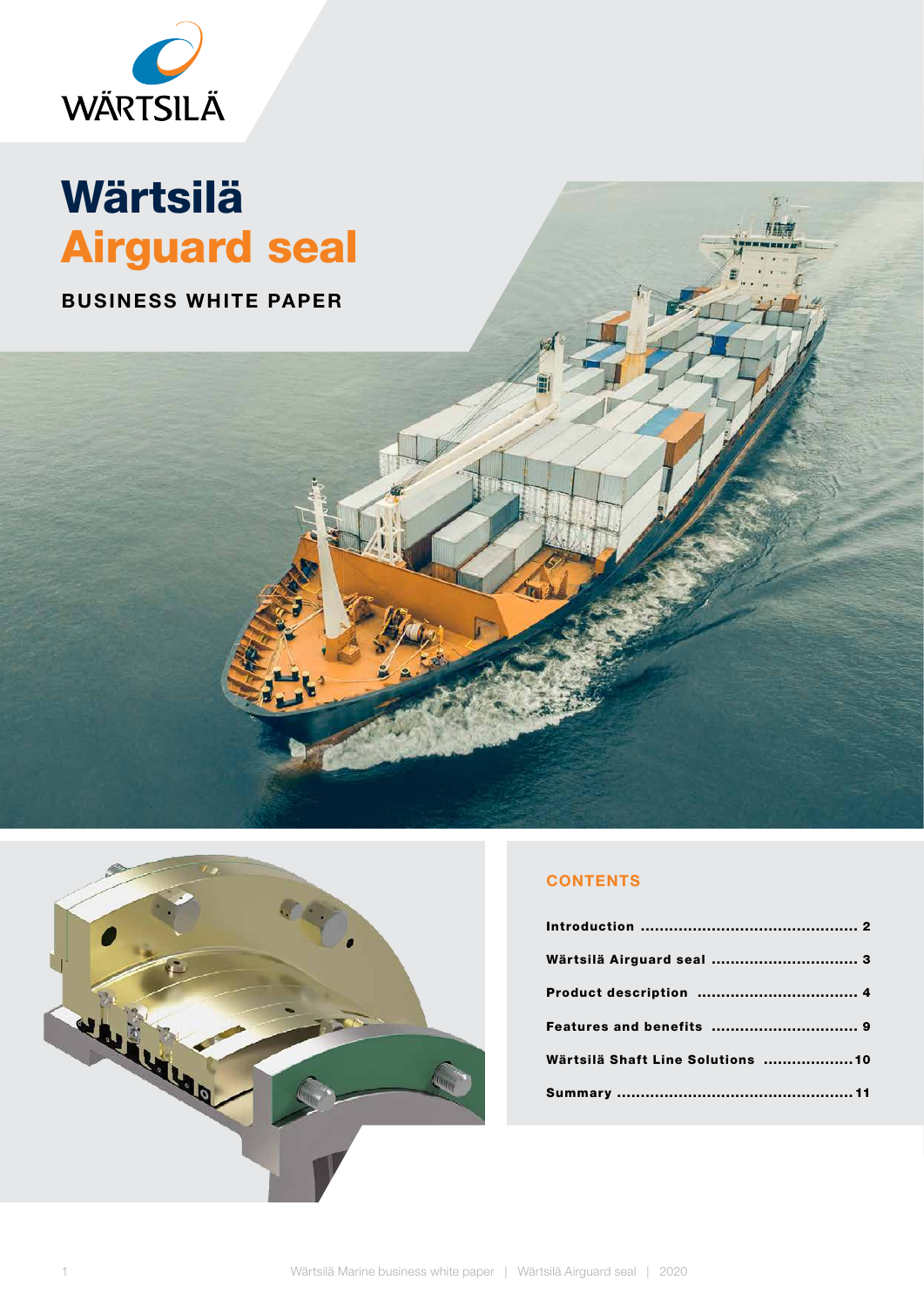## Introduction

To safeguard the marine ecosystem, ships need to comply with the latest antipollution and environmental regulations.

In today's world, it is vital that all vessels comply with the latest anti-pollution and environmental regulations. One particularly important requirement for ship owners is the avoidance of any leakage of oil into the sea or any ingress of seawater into critical components.

For instance, any commercial vessel sailing within three nautical miles of the US shoreline must comply with the revised 2013 Vessel General Permit (VGP) issued by the US Environmental Protection Agency (EPA). This includes two specific requirements for any mineral oils with air/void space seals. Firstly, there must be no oil-to-sea interface in normal operations and secondly, there must be no reasonable possibility of oil leakage to the sea if there is a system failure.

This means that the stern tube seal on an oil-lubricated system must meet high reliability and safety criteria. In conventional sealing systems, the inside of the seal is filled with oil and outside is the seawater. When the seal ring slides, the two can come into contact and mix. The vibration of the shaft can make the problem even worse. Contamination will also occur if there is a serious failure on the seal ring. Finally, if the ship has a large draft, manual adjustment of the oil pressure in the stern tube is necessary to maintain the seal as the load increases.

Previous solutions to this issue have been complex, expensive and ineffective, as the water and oil still came into direct contact. However, Wärtsilä has now developed the Wärtsilä Airguard seal: a highly effective system that uses an air chamber to separate the oil and seawater. Because air is non-polluting, it's an ideal medium for separating the oil and the seawater. The Wärtsilä Airguard is a special anti-pollution lip-type seal that provides an environmentally compliant solution for shaft lines.

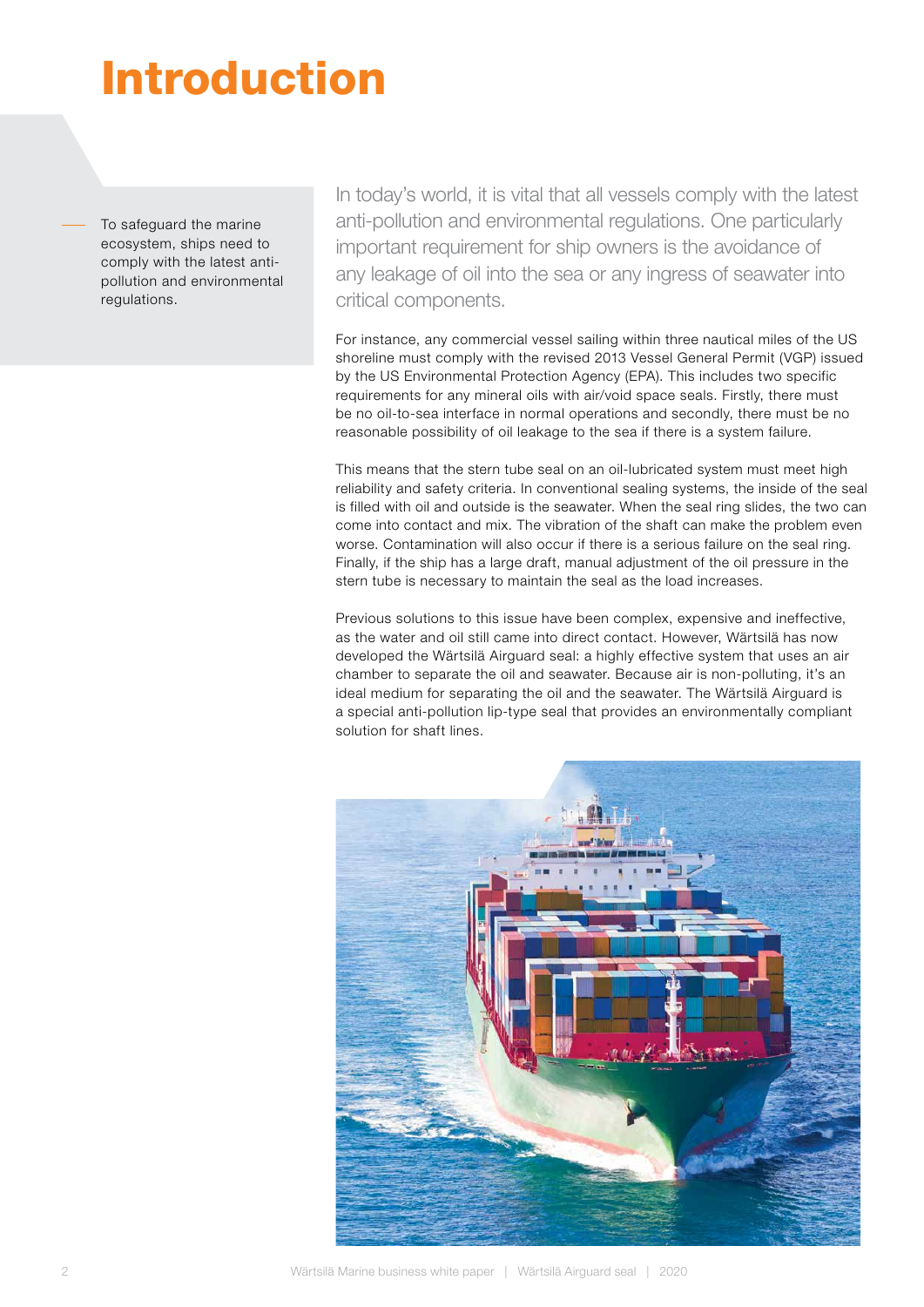## Wärtsilä Airguard seal

The Wärtsilä Airguard complies with environmental regulations, due to the designs ability to stop seawater ingress and lube oil egress.

The Wärtsilä Airguard seal was originally developed for new-build vessels in 1988. Since then, it has been installed more than 3,000 vessels, with 1,000 of these installations having taken place in the last five years. To date, there has been no reported oil leakage from any vessel with a correctly installed and fully maintained Wärtsilä Airguard seal.



This seal has been especially designed for applications that require extra security against the leakage of oil into seawater. The Wärtsilä Airguard has a barrier of air (which is harmless to the environment) that completely separates the stern tube oil from the seawater. It therefore complies with the VGP requirements, as it prevents both seawater ingress inboard and lube oil leakage outboard.

The Wärtsilä Airguard system is designed to be durable, reliable and easy to use. Existing seals that don't comply with the VGP can be upgraded to this system, and existing stern tubes can be retrofitted with the Wärtsilä Airguard.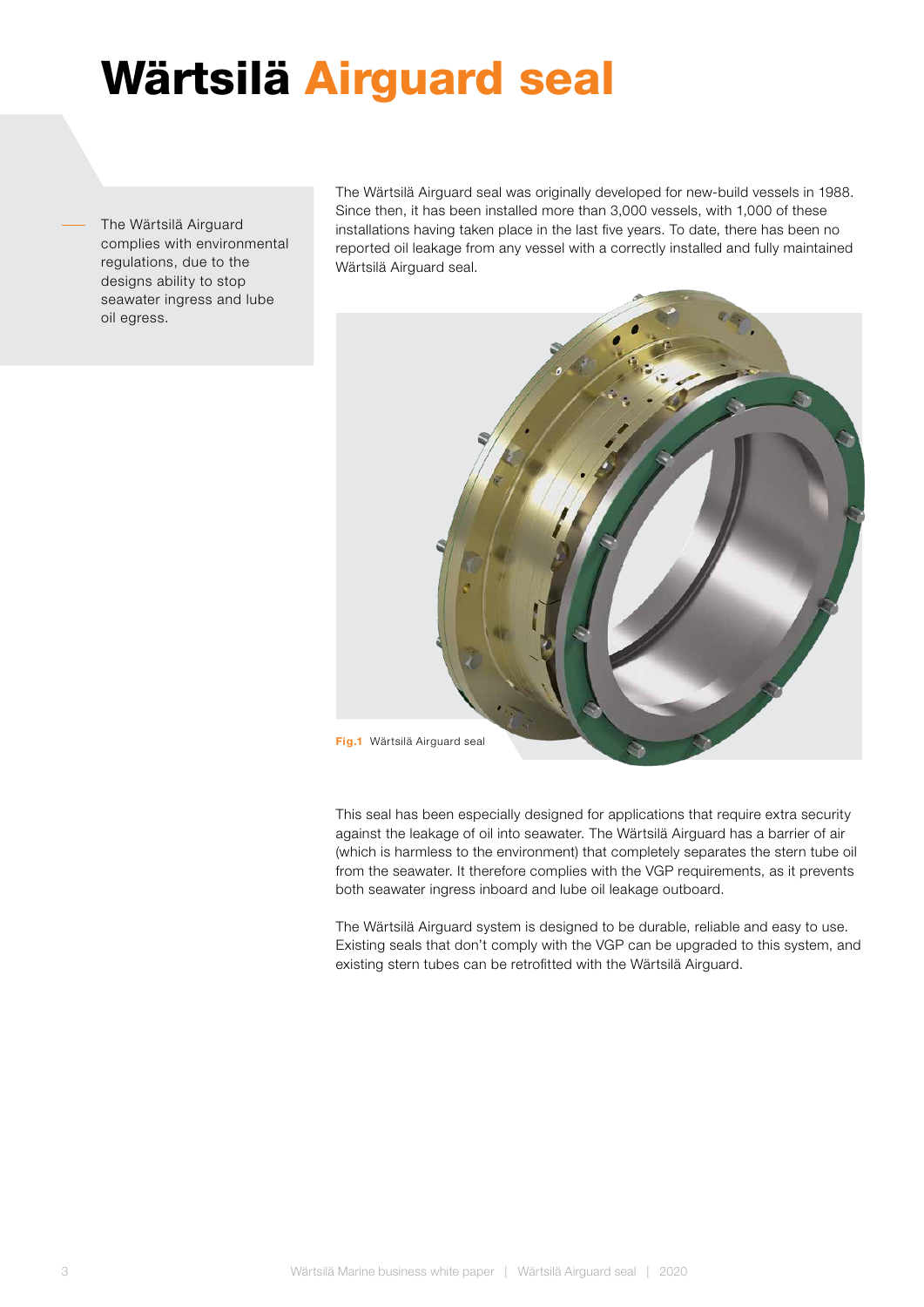### Product description

An air chamber is a highly effective way of keeping the oil and seawater separate.

The Wärtsilä Airguard has five key components: the seal rings, the air chamber, the air control unit, the drain collection unit, and the lube oil tank and pump unit.

The seal rings are an integral part of the stern tube seal, which is a multi-barrier, lip-type seal. The seal rings are made of flexible rubber that can adapt to the movement of the shaft whilst ensuring an effective, reliable and long life seal. They are fitted in a seal housing and act against a rotating seal liner fixed to the shaft. They act as an effective seal whenever the pressure on the front side of the seal ring exceeds that on the back. This pressure differential is controlled and maintained throughout by the air control unit.



Fig.2 Seal ring

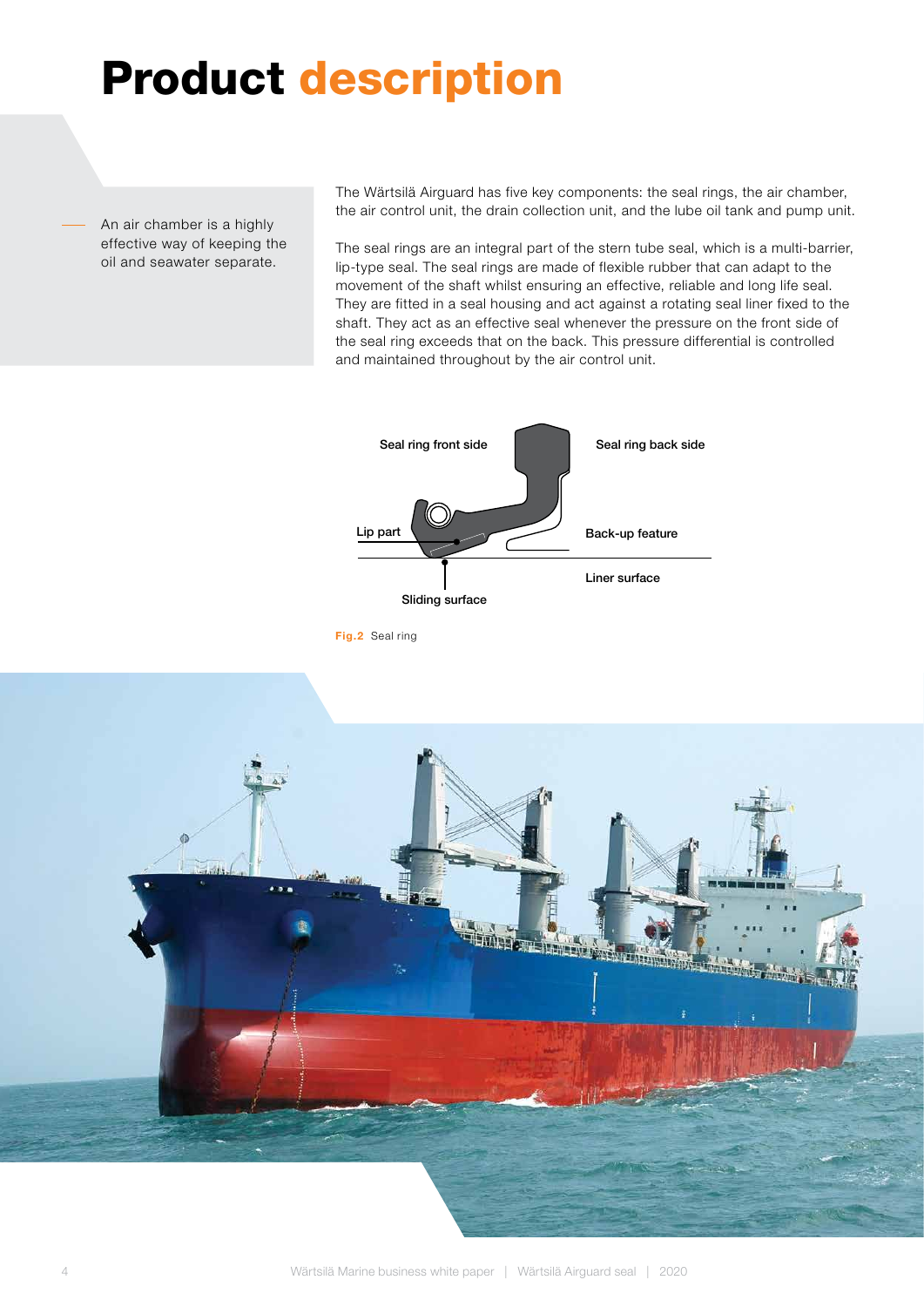The Wärtsilä Airguard can have either three or four seal rings. It's worth noting that the failure of a seal ring will not lead to the leakage of oil into the sea or the failure of another main component.



Fig.3 The Wärtsilä Airguard OLS3A-P three-seal assembly

The air chamber or void space between the seal rings is one of the reasons behind the effectiveness of the Wärtsilä Airguard seal. It physically separates the seawater and oil.



Fig.4 Air chamber separating lube oil and seawater, showing three or four seal ring systems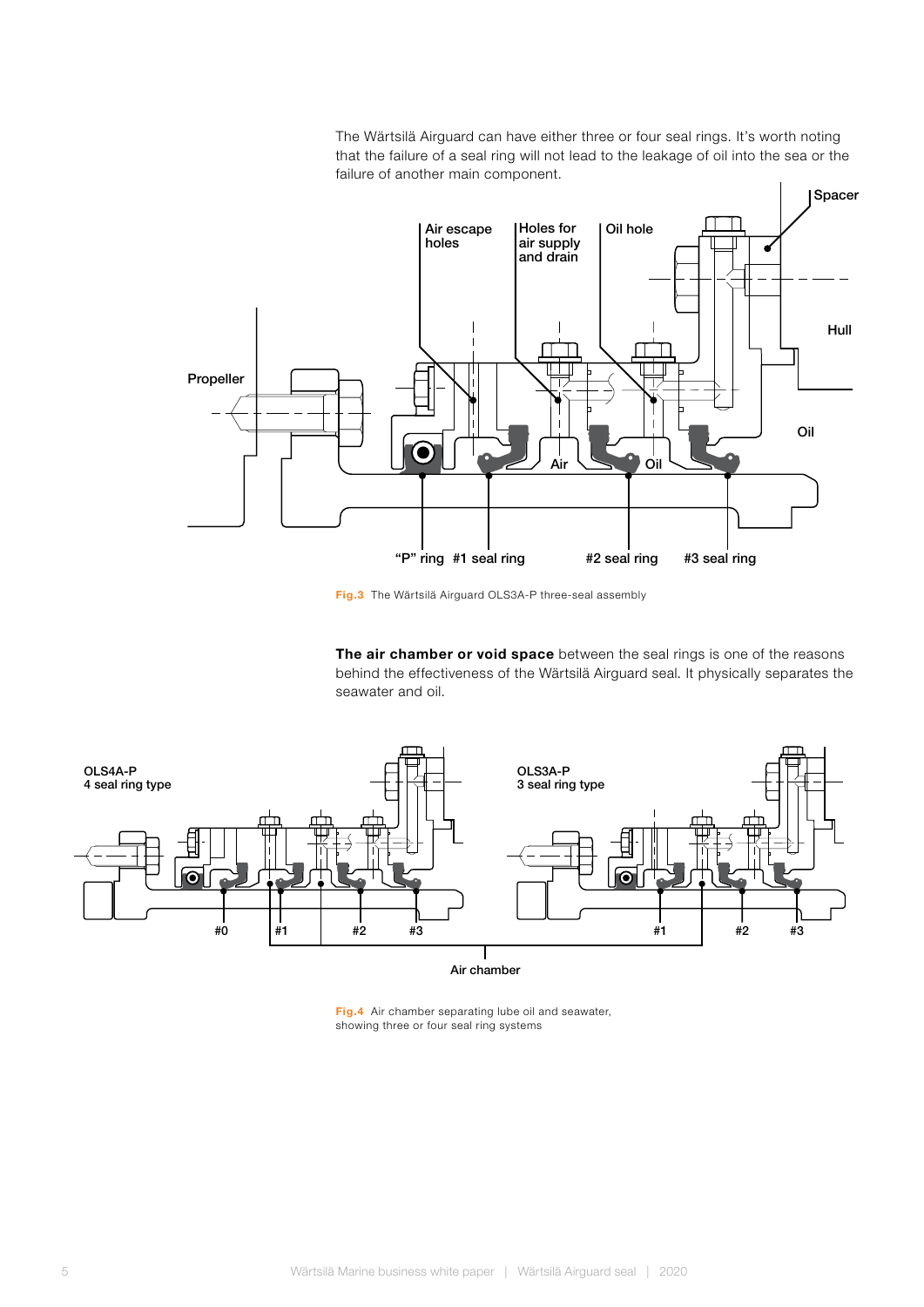The air control unit includes air filters, pressure regulators, flow meters, flow controllers, air relays and a pressure switch. The flow controller provides a constant flow of compressed air into the void space between the seal rings at a pressure higher than that of seawater. A small amount of pressurised air is forced out into the seawater through a clearance under the lip of the aft seal ring.

This whole procedure ensures that the air chamber keeps the seawater and lube oil separate. The air control unit has two independent piping lines to ensure redundancy. In contrast with other sealing systems, the Wärtsilä Airguard seal does not require any draft sensors.

The pressurised air is distributed to the aft seal air chamber and the lube oil tank unit, which are linked to enable optimum pressure balancing in the aft seal. The air from the air relay pressurises the oil in the lube oil tank so that the oil between two of the seal rings and the stern tube is at a higher pressure than the air pressure. The pressure difference is dynamically monitored and controlled by the system to ensure that the pressure in the air chamber always remains higher than the fluctuating pressure in the surrounding seawater. This reduces the pressure and load on the seal rings, and minimises wear on the liner.

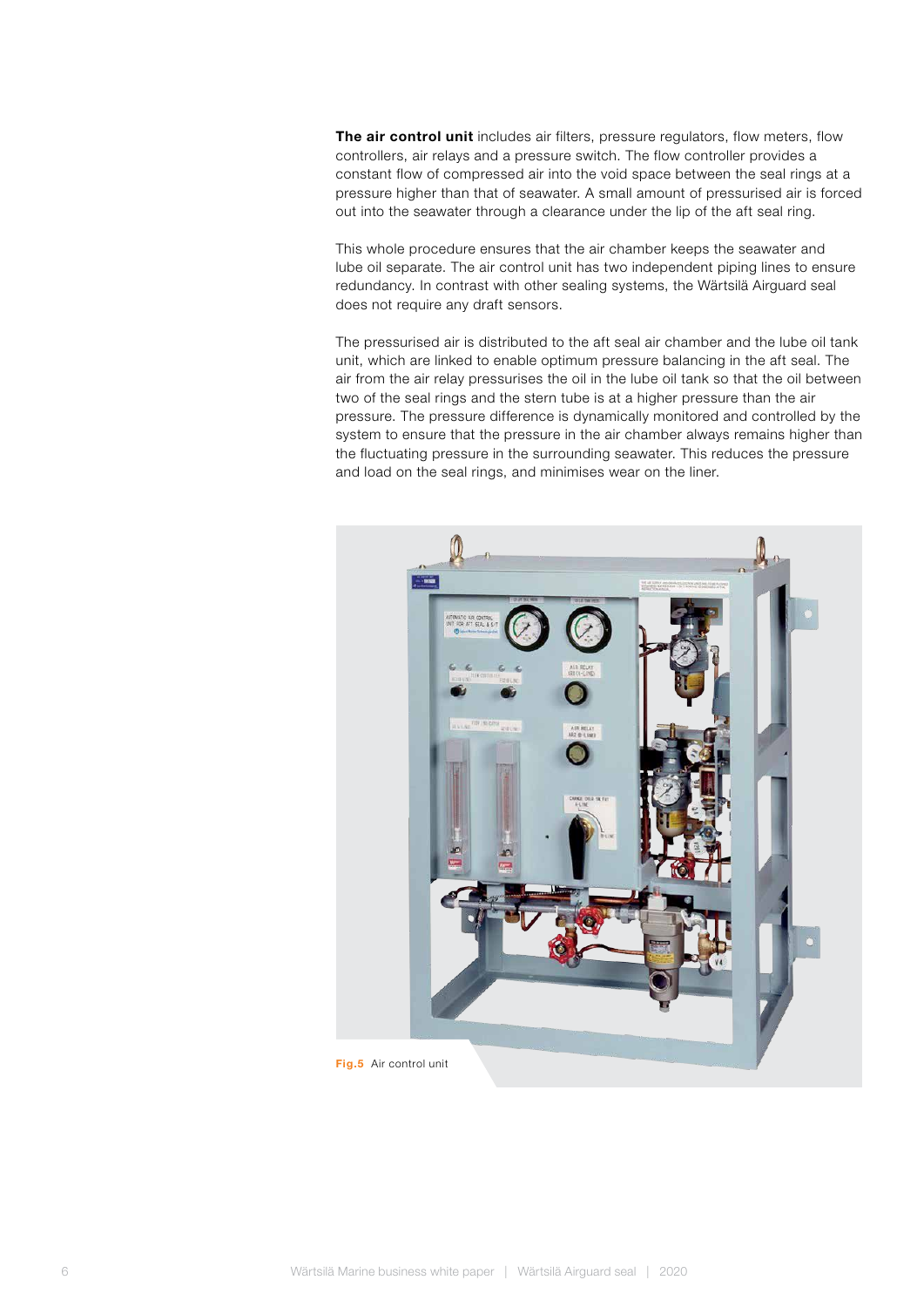

The inboard drain collection system is another important component. It includes an automatic drain collector, needle valves and a filter. The drain collection pipe is connected to the bottom of the air chamber. Under normal operating conditions, no oil or seawater will enter the air chamber. However, if it does, the air pressure in the system forces it downwards and out through the drain collection pipe. If the pipe becomes clogged with salt from the seawater, this can easily be flushed out with fresh water.

This system ensures that all leakages will be drained inboard, preventing oil leaking outboard or seawater entering the stern tube. It also means that if a seal ring is damaged, any leakage of oil or seawater will still be safely drained away.

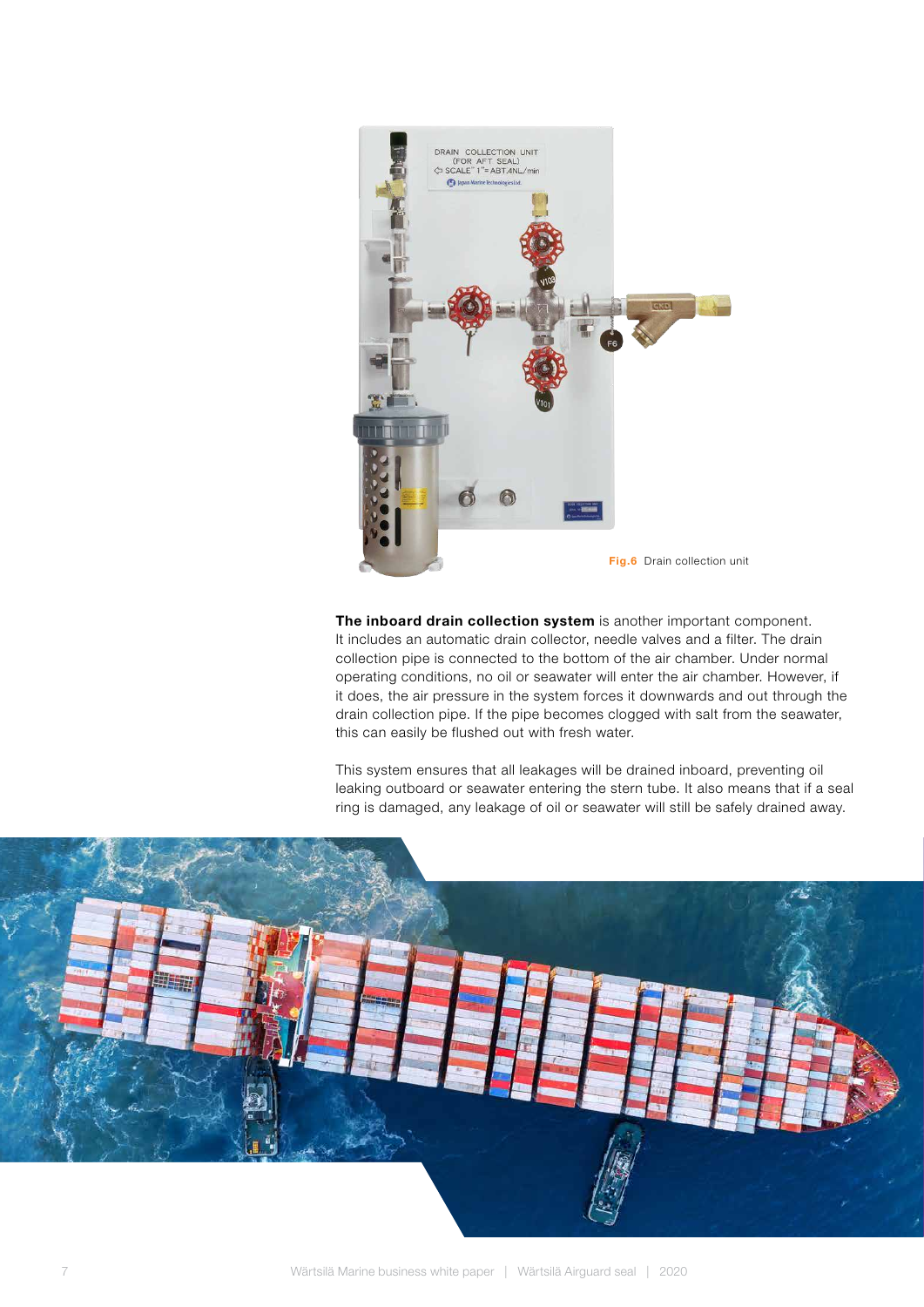The lube oil tank includes a pressurised tank, a safety valve, a level switch and a sight glass. The oil is piped by the pump unit (which includes oil pumps, oil filters and cooler (option)) and is connected with the stern tube and the oil chamber between the seal rings. The pump unit will change the dual units over in the event of an issue. The pump supplies most of the oil to the stern tube, with the rest going to the oil chamber.

A flow meter confirms the flow to the oil chamber. Pressure gauges periodically measure the air pressures in the air control unit, drain collection unit and lube oil tank, and the oil pressures in the pipeline, to ensure that the system is operating correctly.

In the Wärtsilä Airguard system, only the second seal ring (#2 seal ring) rubs directly on the liner and is lubricated by the oil. The first (#1 seal ring) and third (#3 seal ring) seal rings operate under a floating condition due to the air and oil films. Effectively, the third seal ring acts as a spare second seal ring. In instances where the second seal ring is damaged – the valve to the oil chamber can be closed and the system works using just the first and third rings, providing additional safety and reliability.



Fig.7 Wärtsilä Airguard system

As an additional safety feature, all Wärtsilä Airguard systems are fitted with a UNET protection device, in the form of a specially designed P-ring that protects the seal ring from being damaged by fishing nets and lines and foreign objects.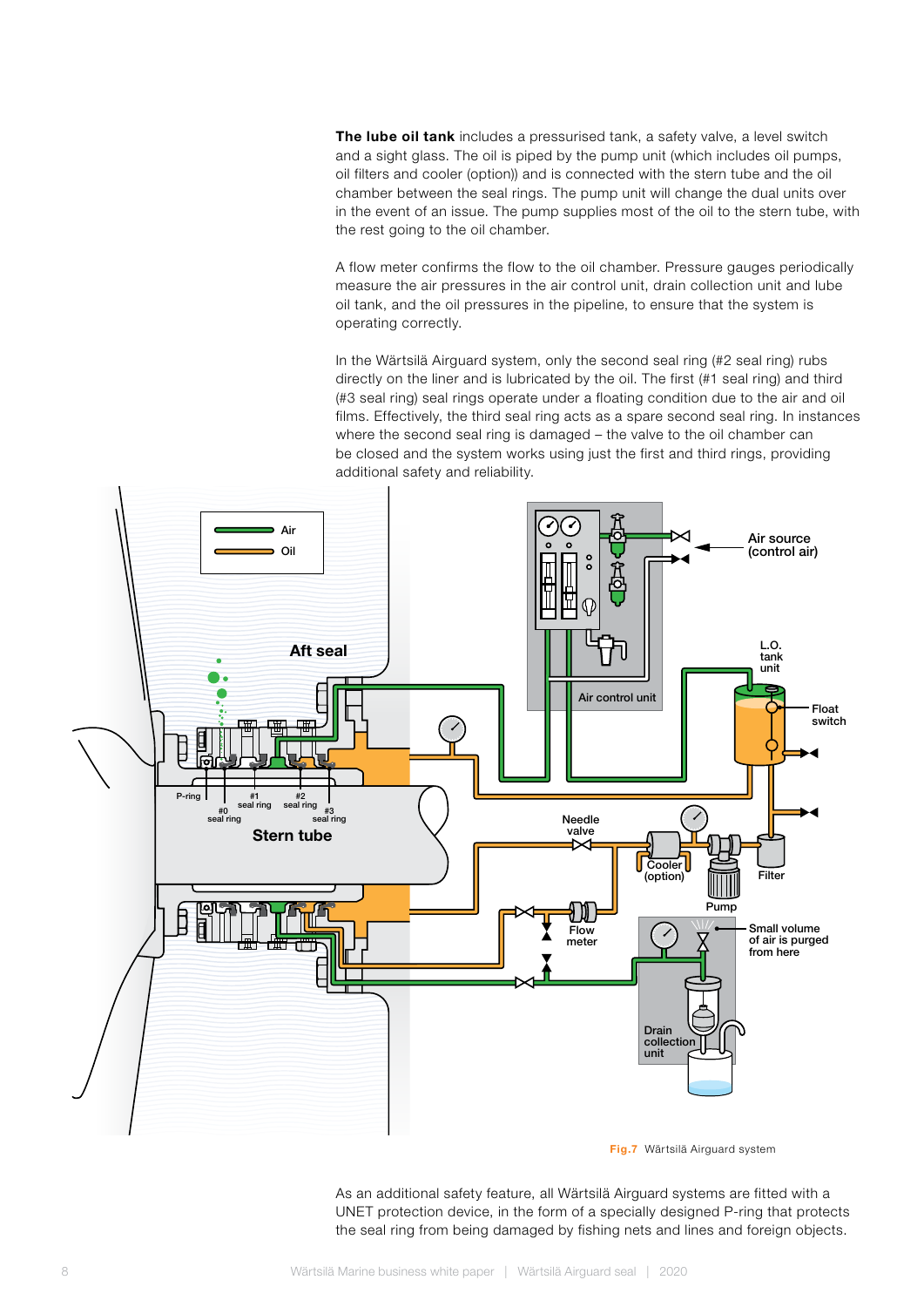### Features and benefits

The Wärtsilä Airguard seal uses high-specification materials and is resistant to wear and corrosion.

The Wärtsilä Airguard seal is the result of years of research and development. It has been engineered to meet customer needs and to provide a smooth installation process. The latest upgrade includes enhancements to the flexibility of the seal installation and the reliability of the assembly.

### Pressure balance

The aft stern tube seal contains three or four seal rings running on a seal liner, to prevent grooving of the shaft. In a four seal system, two seal rings face the stern tube towards the oil, providing double security against oil spills. The other two face towards the seawater to provide a seal against seawater and sediments. Because the pressurised air in the void space is constantly controlled and monitored, the system is always pressure-balanced.

### Sealing excellence

The Wärtsilä Airguard system uses standard Viton® manufactured seal rings, which provide excellent chemical and thermal stability, and wear resistance. The seal liner is made of a special high nickel chromium steel, which gives optimum wear and corrosion resistance.

#### Lower operational costs

The Wärtsilä Airguard seal is designed to enable an additional shift of the sealing position on the liner without shaft or propeller removal. The seal can be provided with a double spacer ring option that reduces the operational cost due to a longer liner life and easier seal servicing.

| <b>FEATURES</b>                                               | <b>ADVANTAGES</b>                                                                                       | <b>BENEFITS</b>                                                                                                                                                                                 |
|---------------------------------------------------------------|---------------------------------------------------------------------------------------------------------|-------------------------------------------------------------------------------------------------------------------------------------------------------------------------------------------------|
| Continuously pressure balanced.                               | Reduces load on seal rings.                                                                             | Extends seal and liner lifetime,<br>reducing operational costs.                                                                                                                                 |
| Four lip seal arrangement running<br>on chromium steel liner. | Allows extended $5-7.5$ * year dry<br>docking cycles.                                                   | Extended dry docking cycles can<br>reduce operational costs.                                                                                                                                    |
| Continuous air flow.                                          | Continuous collection of potential oil<br>or water leakages.                                            | Gives an additional level of reliability<br>and operational safety.                                                                                                                             |
| Air barrier between oil and<br>seawater.                      | The vessel can be operated<br>with mineral oil according to<br>the VGP 2013.                            | Avoids use of costly EALs and<br>oil treatment systems saving<br>operational costs.                                                                                                             |
| Additional standby sealing ring.                              | This seal ring can be easily activated<br>in the event of oil leakage from the<br>engine room.          | Gives an additional level of reliability<br>and operational safety.                                                                                                                             |
| UNNET fishing line and net<br>protector included as standard. | Protects efficiently against fishing<br>lines, nets and sediments.                                      | Significantly reduces the risk of seal<br>damages, especially when vessels<br>are operating near the shore or<br>in rivers. This provides increased<br>operational safety and reduced<br>costs. |
| Balanced, closed oil lubrication<br>and air supply system.    | Reduces seal sensitivity for axial<br>and radial shaft movements and hull<br>vibrations.                | Reduces oil and water leakages,<br>providing operational cost savings<br>and enhanced safety.                                                                                                   |
| Double spacer option.                                         | Enables additional shift of the<br>sealing position on the liner without<br>shaft or propeller removal. | Reduces operational cost through<br>extended liner life and simplified<br>seal service.                                                                                                         |

\*7.5 years dry-docking cycle is subject to terms and conditions.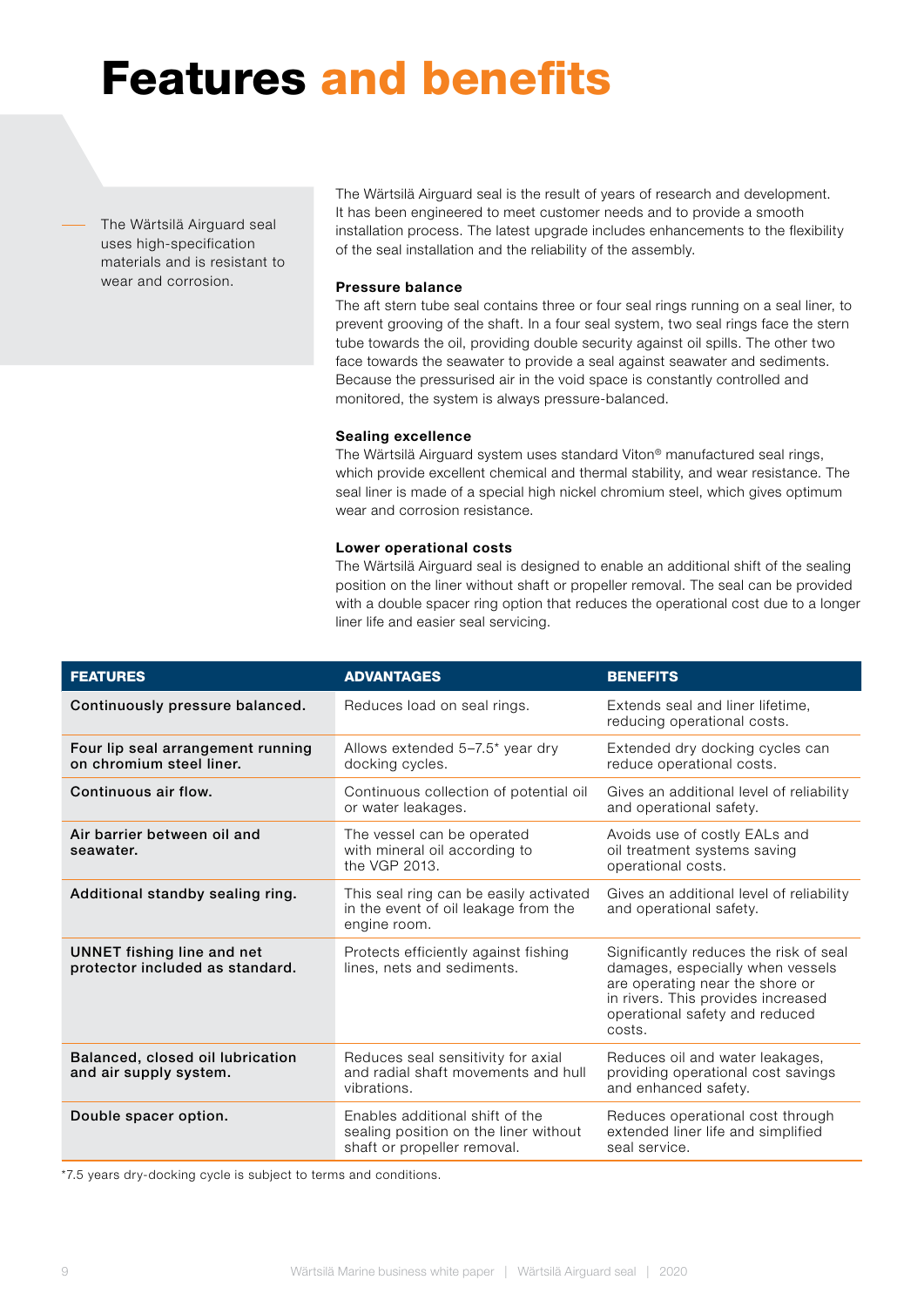# Wärtsilä Shaft Line Solutions

Our products provide maximum efficiency with minimum operational risk. Ship owners are increasingly focusing on improving lifestyle cost management. As a result, the demand for components such as seals and bearings are moving towards higher level, technologically advanced products giving a longer service life that compensates for their initial higher cost.

Wartsila's products and services are designed to provide maximum efficiency whilst minimising operational risks, at the lowest lifestyle cost. We specialise in providing sealing solutions for stern tubes, rudders, bulkheads, waterjets, thrusters, electric pods and special applications. We supply all Original Equipment Manufacturer (OEM) spare parts for Cedervall, Deep Sea Seals (DSS), Japan Marine Technologies (JMT) and Wärtsilä shaft seal and bearing systems.

We also provide complete stern tube packages, including seals and bearings that are all manufactured by Wärtsilä. Our upgrade solutions maximise equipment performance and operational efficiency throughout the installation's life. They bring ageing systems up to today's technical standards so that they meet our customers' requirements.

In addition to our extensive product range, the expertise of our engineers enables us to provide complete, custom-engineered solutions to specific customer needs. Wärtsilä also has a large testing capability with various research and development facilities where validation is required, based in the UK, Spain, China and Japan.

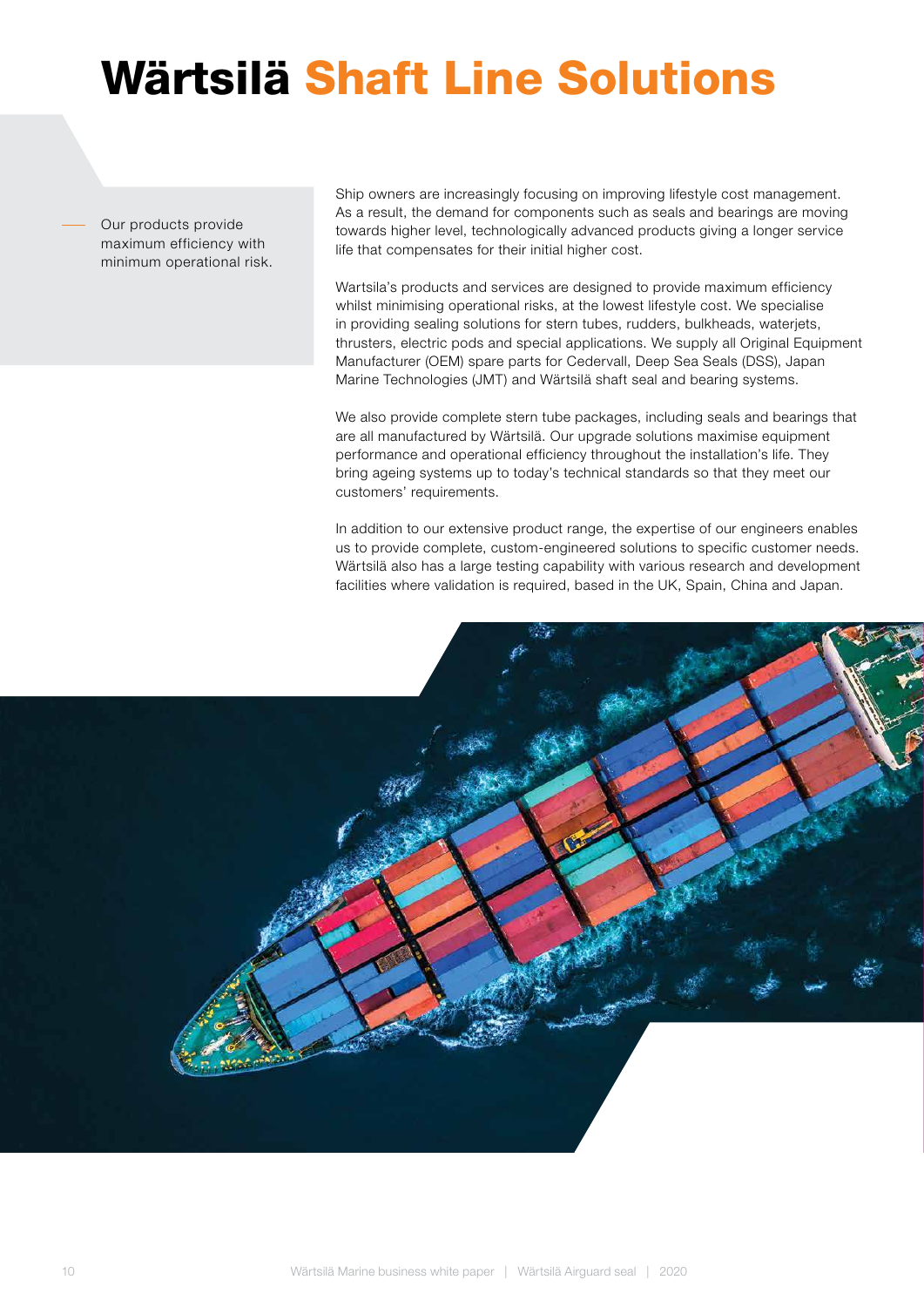### **Summary**

The Wärtsilä Airguard seal provides complete protection against the leakage of lube oil and the entry of seawater.

The Wärtsilä Airguard system successfully takes away the oil-to-sea interface and isolates the oil and water from each other. This is due to the air and oil pressures automatically adjusting to changes in the seawater pressure, due to the constant air flow rate and the operation of the aft seal ring. As an extra advantage, the constant, low loading on the seal rings provides a stable environment and increases their expected life.

In summary, the key elements of the Wärtsilä Airguard system are:

- An air chamber that isolates the oil and the seawater.
- Any leakage into the air chamber is drained away.
- The seal rings operate under a stable condition, improving their reliability.
- In the Wärtsilä Airguard seal system, the third seal ring acts as a spare.
- The P-ring protects against any oil leakage due to fishing nets or lines getting wound around the seal.
- Once the oil and air pressures are set up, no manual adjustment is necessary.
- The air consumption by the unit is very small, so there is no need for extra capacity.
- Only one lube oil tank is needed, simplifying the piping required.

Wärtsilä Airguard therefore offers complete protection against the leakage of lube oil outboard or the ingress of seawater inboard. The system complies fully with the specifications of the 2013 Vessel General Permit and can be safely operated with mineral oil. It forms an integral part of Wärtsilä's wider commitment to maintaining the marine environment by developing more sustainable shipping strategies.

With over 180 years of engineering excellence, Wärtsilä is a global leader in advanced technologies and complete lifecycle solutions within the marine and energy markets. Wärtsilä Shaft Line Solutions is committed to providing products and services that deliver minimal downtime and increased longevity and reliability. We help to ensure that ship owners can comply with new rules and new environmental legislation.